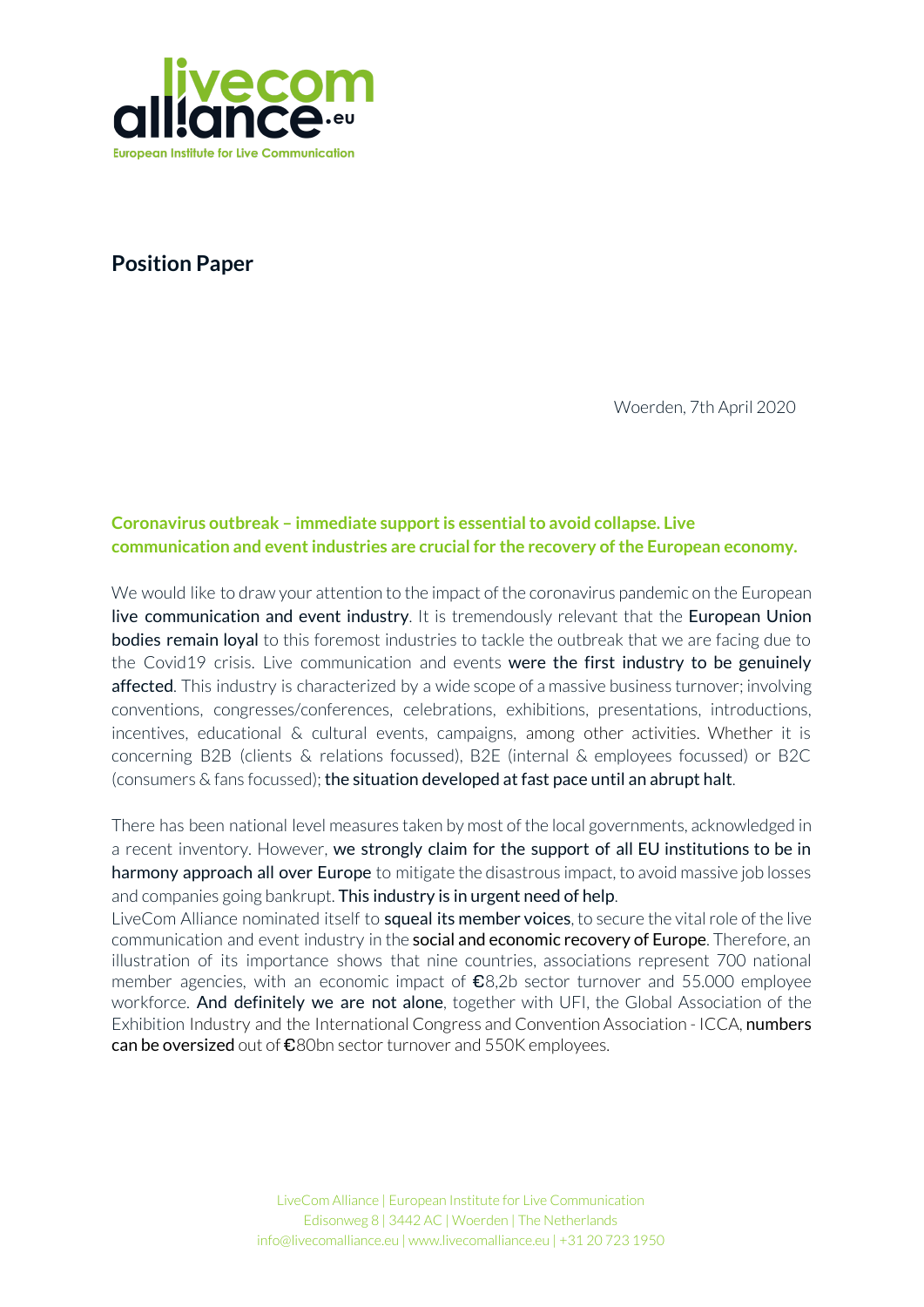

#### **Huge economic impact on losses due to cancelled/postponed events**

Attention! Historically accurate, the outbreak of the coronavirus has unprecedented caused the downsizing situation of reduction of events never before registered. Intrinsically all events worldwide are in cessation since the start of the lockdown forced by its crisis. Taking into consideration the rush of event's cancellation, additionally the events that were forced to be rescheduled later this year companies are by this time in a disfavor of severe difficulties for the reason of a total grounded. This keeps creating huge domino effects for many industries, impacting severely the whole ecosystem.

We evoke your alertness to the **economic damage in Europe** caused by events not taking place as planned for 2020. An idea to break it down easily and connect it to the Livecom Alliance recently publication European Industry Survey (by RIFEL), presented the generation of business as of 8.2 billion and 55k employees. In total only **before Spring,** numbers are fruitfully as high as 37 billion euros, added to the impressive 278,000 jobs that are about to be lost in Europe.

#### **The first to be affected, the last to be recovered**

Our principal concern is regarded to the fact that the short term cancellations or postponements had a straightaway impact in the event's economy ecosystem. The first point to note has to pay attention to the delay of scheduled business and revenues. This poses directly an existential risk especially for small and medium sized companies (e.g. agencies, caterers, venues, technical suppliers along with other stakeholders in the chain, including a considerable amount of self-employed people).

Moreover, as already mentioned, we strengthen that our sector was the first to be affected without hesitation. Comparing and contrasting to the recover speed of the gastronomique sector, for example, the live communication and events industry takes considerable outstanding amount of time to reestablish and get the engine running and warm again, from the moment we are allowed to do business. Therefore, we can be considered as one of the last industries to get recovered once its complexity takes into consideration the average timelines of at least 8 weeks, more likely quite a few months, from demand to execution. We believe that with the reinforcement of the European Union bodies, in many instances SMEs are considered as of the backbone of the European economy, and need to be treated with high relevance by the government and institutions of the Member States. We welcome the initiatives already announced by the EU and many Member States' governments, equally we appreciate the allocate funds to shore up the live communication and events industry more than most.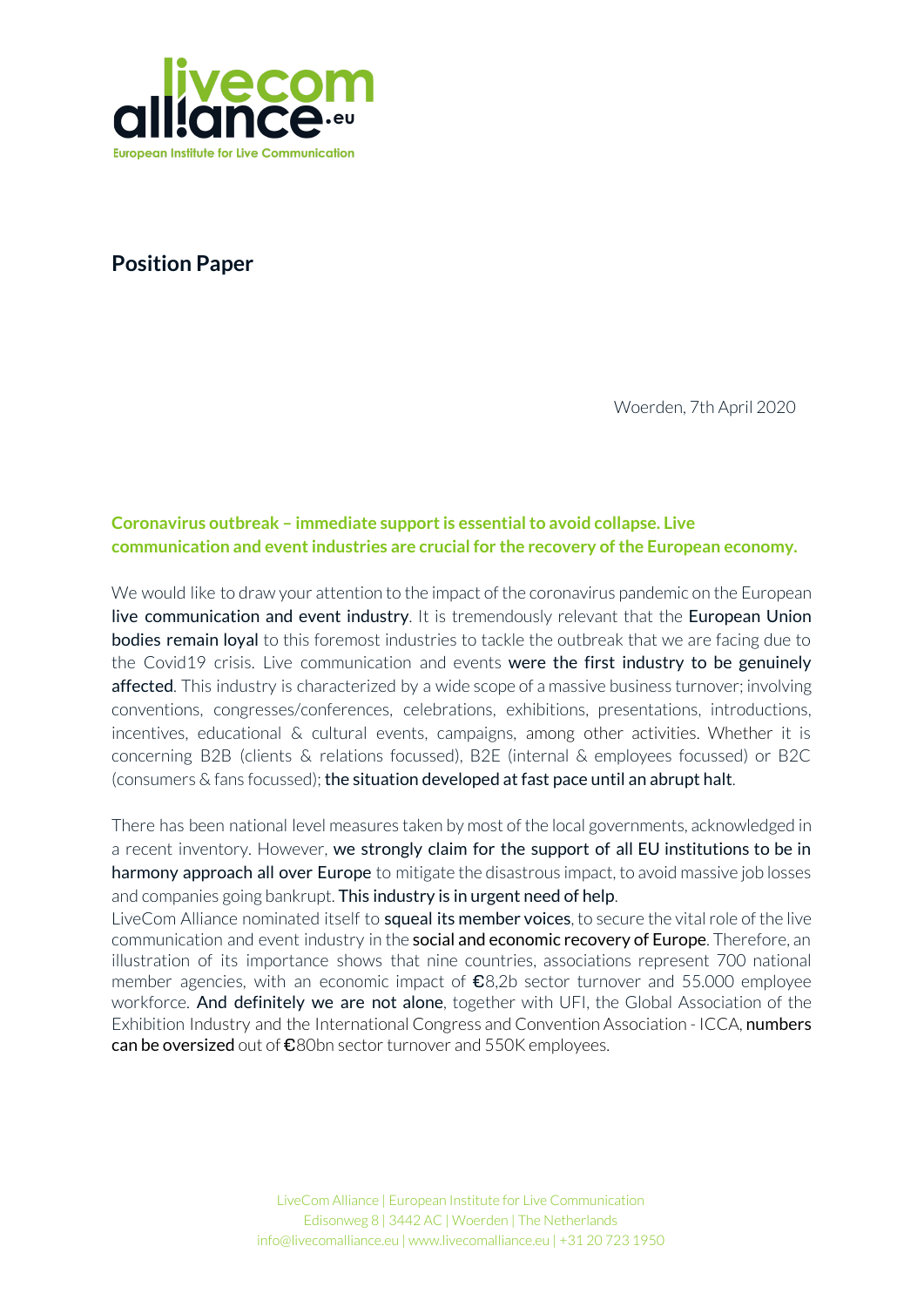

#### **Measures to mitigate the losses are urgently needed**

Following the European Union's institutions decisions of many of the support measures requested earlier, swift and active support of a coordinated approach in all Member States to offer the same set of emergency remedies to affected companies that are without any question indispensable. In particular, immediate liquidity - not only as loans but more important as **instant subsidies -** is required to avoid masses of companies going bankrupt.

# Live Communication and Event industry reinforces the claim to the European Union on presenting specific instruments to act precisely against the concrete economic crisis, with the urgent need of:

- **Subsidies and credits** for the critical transition phase to be provided immediately and without bureaucracy on the local level to all companies sizes, including micro companies and the self-employed;
- Dedicated programmes offering **compensation to event organisers** and related services using the new flexibility of the state aid rules during the crisis situation;
- Deferral of taxes and of social contributions and other payments due for affected companies until the situation changes;
- Comprehensive protection from banks for all companies, self-employed entrepreneurs and freelancers in our sector;
- Flexibility in employment rules and conditions and support to salary payments to allow keeping employees on board during the crisis and avoid major job losses.

# **Live communication and events bring people (back) together; the spinning wheel for social and economic recovery**

Our industry fulfills an imperative role in recovery phase; **bringing people (back) together**, (re)building communities, creating engagement. Events and live communication are cement for our society and therefore vital for the path to growth, socially and economically. We identified emotionalization and digitalization as the **dominant trending topics**. Incorporating both trends simultaneously is challenging thus far rewarding. Yet, we point out sustainability as an overarching future trend that radiates into all activities within the mission of bringing people (back) together, because this is not only about business impact, our society recovers faster when people are brought together and through lively experiences very well driven by the creative industry totally aligned to our added values.

The European Institute for live communication, LiveCom Alliance, addresses you for the support to coordinate each implementation of powerful measures for our sector without any further delay across the whole EU throughout the member states.